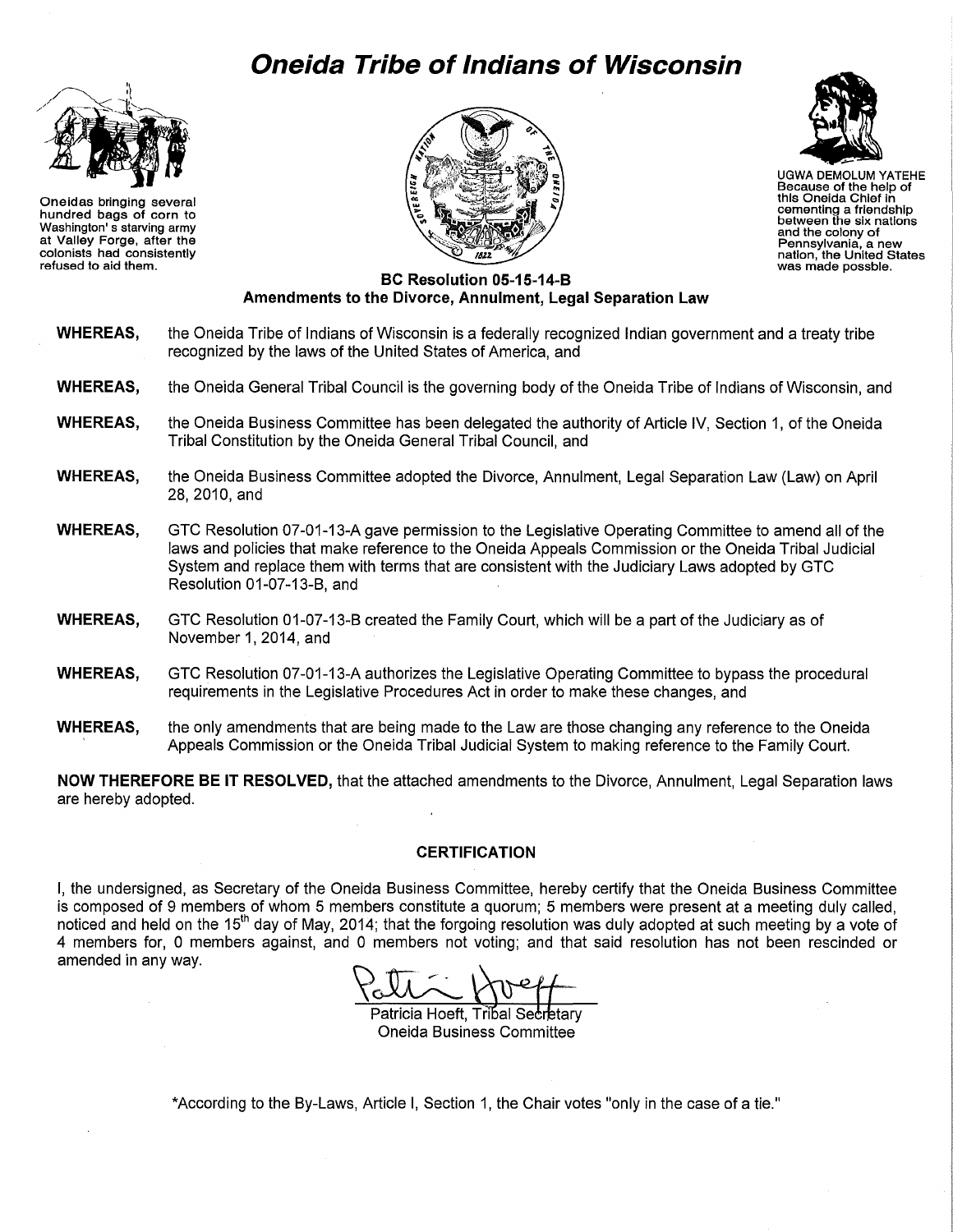## **CHAPTER 72 DIVORCE, ANNULMENT, LEGAL SEPARATION Wahyate?k:hashyi Olihwa ke**

matters concerning when they have separated or divided

72.1. Purpose and Policy

72.2. Adoption, Amendment, Conflicts

- 72.3. Definitions
- 72.4. Jurisdiction 72.5. Summons and Petition
- 72.6. Peacemaking and Mediation 72.7. Affirmation and Annulment 72.8. Legal Separation and Divorce
- 72.9. Property Division and Maintenance

# **72.1. Purpose and Policy**

72.1-1. *Purpose.* It is the purpose of this law to exercise the sovereign right of the Oneida Tribe to regulate the rights and responsibilities relating to divorce under Tribal law and in accordance with Tsi ?niyukwaliho  $T\Lambda^1$ .

72.1-2. *Policy.* Under certain circumstances when a person or persons united in marriage want to legally terminate the marital relationship, this law is written to give the parties the most equitable process for that termination.

# **72.2. Adoption, Amendment, Repeal**

72.2-1. This law was adopted by the Oneida Business Committee by resolution BC-04-28-10-G, and amended by resolution BC-05-15-14-B.

72.2-2. This law may be amended or repealed by the Oneida Business Committee and/or the Oneida General Tribal Council pursuant to the procedures set out in the Legislative Procedures Act.

72.2-3. Should a provision of this law or the application thereof to any person or circumstances be held as invalid, such invalidity shall not affect other provisions of this law which are considered to have legal force without the invalid portions.

72.2-4. In the event of a conflict between a provision of this law and a provision of another law, including the Administrative Procedures Act, the provisions of this law shall control.

72.2-5. This law is adopted under authority of the Constitution of the Oneida Tribe of Indians of Wisconsin.

72.2-6. *Rules.* If rules addressing a certain area of this law have not been enacted in accordance with Tribal law and the Court is faced with a question, the Court may, in its discretion, refer to other Indian tribal law or state law for guidance, to the extent that such law is not inconsistent with this or any other Tribal law.

# **72.3. Definitions**

72.3-1. This section shall govern the definitions of words and phrases used within this law. All words not defined herein shall be used in their ordinary and everyday sense.

- (a) "Annul" means the act of declaring a marriage null and void.
- (b) "Court" means the Family Court, which is a branch of the judicial arm of the Tribe.

<sup>&</sup>lt;sup>1</sup> "Tsi ?niyukwaliho TA" means "our kind of ways." This refers to the way the Creator structured us politically, culturally, socially and economically with the understanding that how we carry out these four facets of life will not have a negative impact on the responsibility that we have as human beings in maintaining a respectful, reciprocal relationship with all of creation.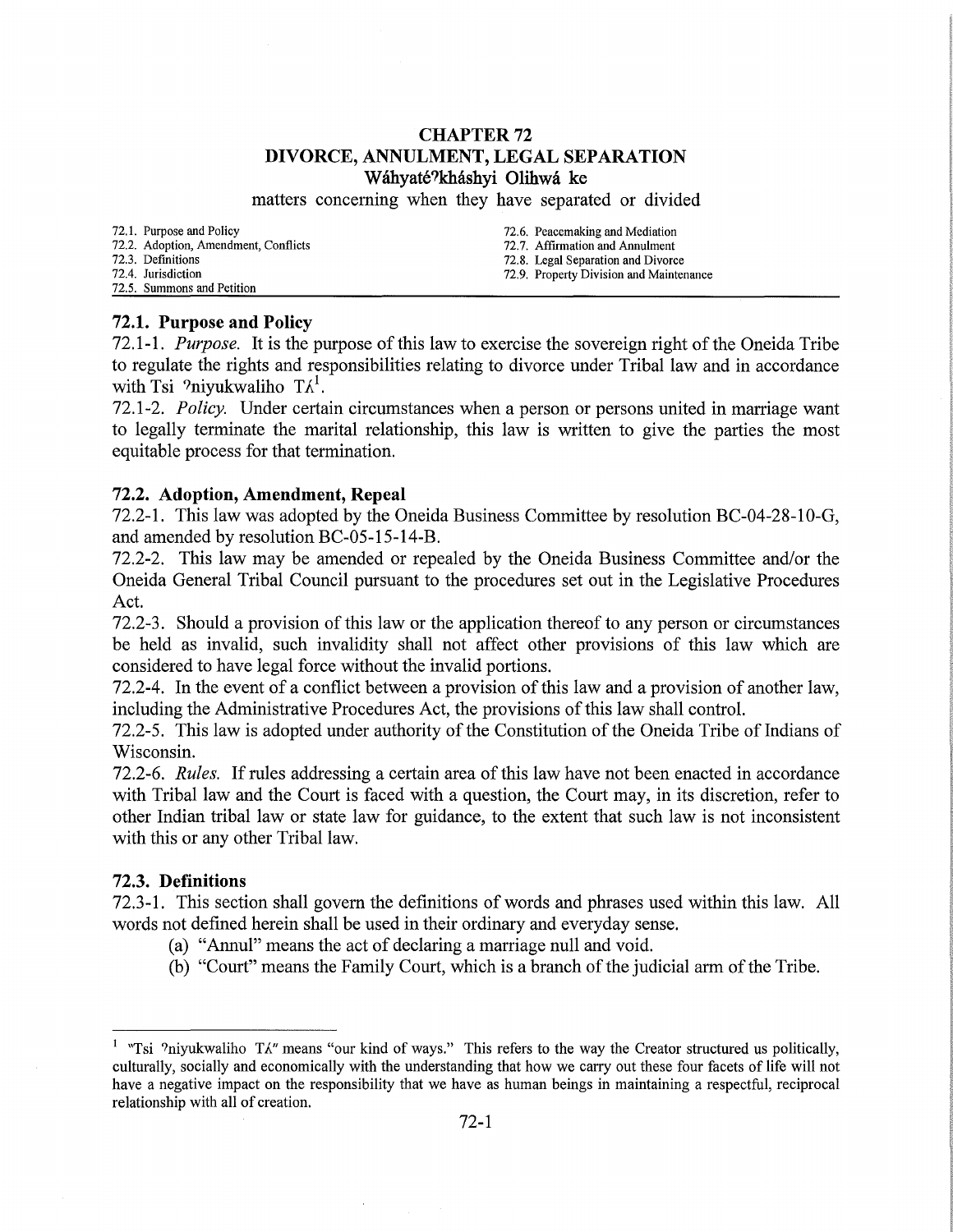(c) "Court of competent jurisdiction" shall mean a court that has the power and authority to affirm or annul a marriage, grant a legal separation, or dissolve a marriage.

(d) "Divorce" means the dissolution of a marriage other than by an annulment.

(e) "Indian" means a member of an Indian tribe, band, or community which is recognized by a State or the federal government.

(f) "Legal separation" means an order that acknowledges that a married couple is living separate lives and regulates the rights and responsibilities of each spouse.

(g) "Maintenance" means the allowance one spouse pays to the other for support when they are, or are in the process of becoming, legally separated or divorced.

(h) "Reservation" means all the land within the exterior boundaries of the Reservation of the Oneida Tribe of Indians of Wisconsin, as created pursuant to the 1838 Treaty with the Oneida, 7 Stat. 566, and any lands added thereto pursuant to federal law.

(i) "Tribe" or "Tribal" means the Oneida Tribe of Indians of Wisconsin.

#### **72.4. Jurisdiction**

72.4-1. *Affirmations and Annulments.* The Court may affirm or annul a marriage when the requirements of either (a) or (b) have been met:

(a) the party filing the action has been a resident of the Reservation for the thirty (30) days immediately preceding the date the action was filed and is:

(1) a Tribal member or other Indian; or

(2) married to a Tribal member; or

(3) married to an Indian who is a resident of the Reservation.

(b) the action is transferred to the Tribe by the discretion of a court of competent jurisdiction.

72.4-2. *Legal Separations and Divorces* The Court may grant a legal separation or dissolve a marriage by divorce when the requirements of either (a) or (b) have been met:

(a) the party filing the action has been a resident of the Reservation for the 60 (sixty) days immediately preceding the date the action was filed and is:

(1) a Tribal member or other Indian; or

(2) married to a Tribal member; or

(3) married to an Indian who is a resident of the Reservation.

(b) the action is transferred to the Tribe by the discretion of a court of competent jurisdiction.

#### **72.5. Summons and Petition**

72.5-1. Either or both parties to the marriage may initiate an action for an affirmation, annulment, legal separation, and/or divorce. If only one (1) party is initiating the action(s), the party initiating the action( $s$ ) or his or her attorney or advocate shall sign the summons( $es$ ) and petition(s). Both parties or their respective attorneys or advocates shall sign a joint petition(s) if the parties are filing together. Except as otherwise provided, each petition shall state:

(a) The name and birth date of the parties, the date and place of marriage, and the facts relating to the residence and tribal membership of both parties.

(b) The name and birth date of each minor child of the parties and whether the female spouse is pregnant.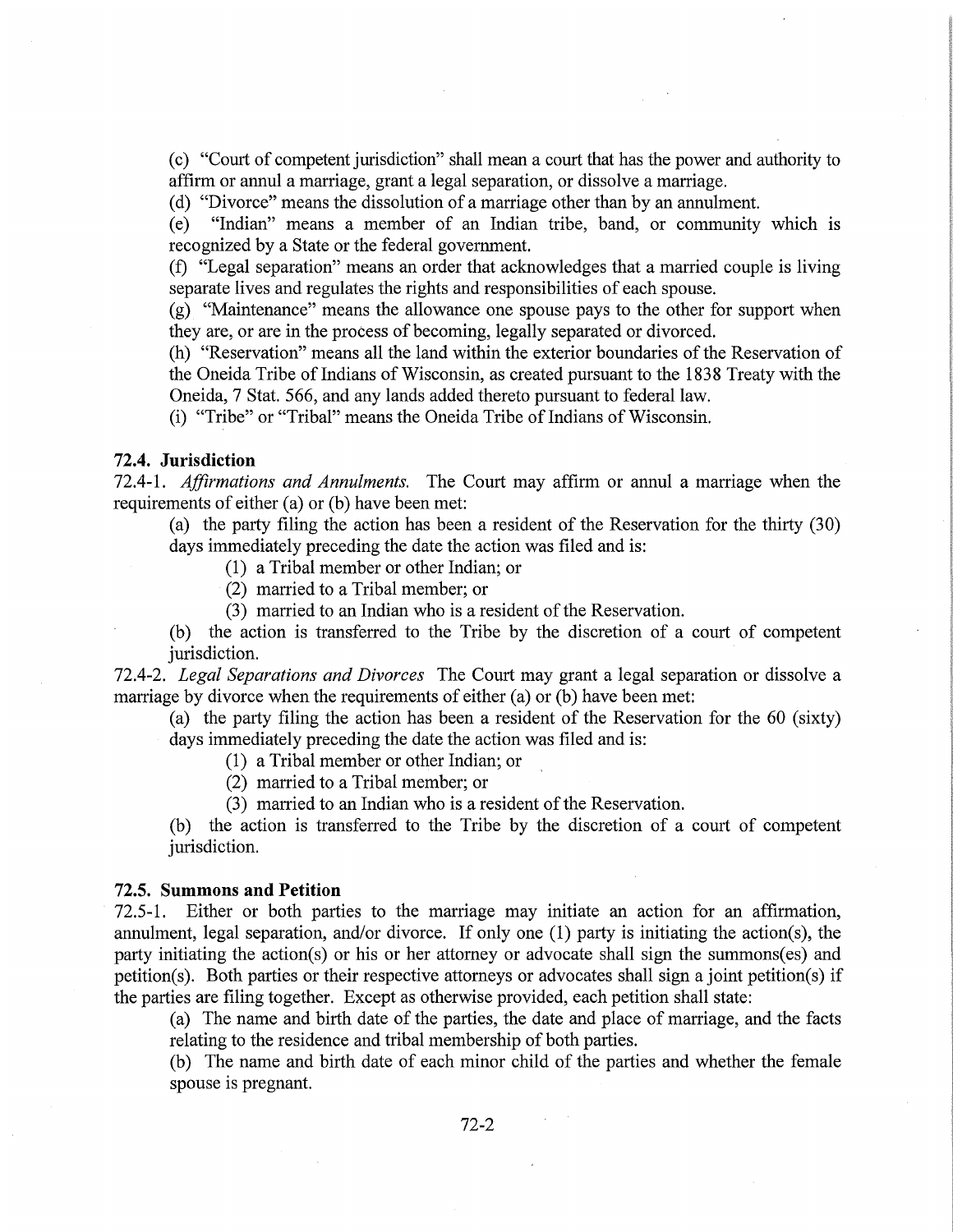(c) If applicable, that the validity of the marriage is in question.

(d) If applicable, that the requirements for an annulment have been met.

(e) If applicable, that the marriage is irretrievably broken or that the parties agree it is irretrievably broken.

(f) Whether or not an action for divorce or legal separation by either of the parties was or has been at any time commenced, or is pending in any other court or before any judge.

(g) Whether the parties have entered into any written agreement as to child support and/or maintenance, custody and placement of the children, or property division; and if so, the written agreement shall be attached.

72.5-2. When only one (1) party initiates the action, the summons and petition shall be filed with the Court and served upon the other party in the action no later than thirty (30) days after filing. A joint petition shall be filed with the Court, but is not required to be served upon either party.

(a) If a party cannot be located after a diligent attempt at personal service or service by mail, written notice of the hearing shall be published in the Kalihwisaks and another newspaper of general circulation in the area where the party was last known to have resided and shall be designated as a "Legal Notice." Written notice shall be published in two (2) consecutive issues of the Kalihwisaks and at least one (1) day per week for four (4) weeks in the other paper.

(b) *Fees.* The filing fee for a petition for an affirmation, annulment, legal separation, or divorce shall be set by the Court.

(c) If only one (1) party initiates the action(s), the other party may serve a response and/or counterclaim within thirty (30) days after the date of service.

72.5-3. *Prohibited Acts During the Pendency of an Affirmation, Annulment, Legal Separation, or Divorce.* 

(a) In an action for an affirmation, annulment, legal separation, or divorce, the petitioner, upon filing the summons and petition, and the respondent, upon service of the summons and petition, are prohibited from doing any of the following:

(1) Harassing, intimidating, physically abusing, or imposing any restraint on the personal liberty of the other party or a minor child of either of the parties.

(2) Encumbering, concealing, damaging, destroying, transferring, or otherwise disposing of property owned by either or both of the parties, except in the usual course of business, in order to secure necessities, or in order to pay reasonable costs and expenses of the action, including attorney fees.

(3) Without the consent of the other party or an order of the court, violating any temporary or permanent custody order.

(b) The prohibitions listed in this section shall apply until the action is dismissed, until a final judgment in the action is entered, or until the Court orders otherwise.

(c) Any. person violating the provisions of this section may be subject to penalties for contempt.

#### **72.6. Peacemaking and Mediation**

72.6-1. The Court may refer the parties to peacemaking or mediation if the parties agree to attend peacemaking or mediation. The Court shall not refer the parties to peacemaking or mediation if attending the session(s) will cause undue hardship or would endanger the health or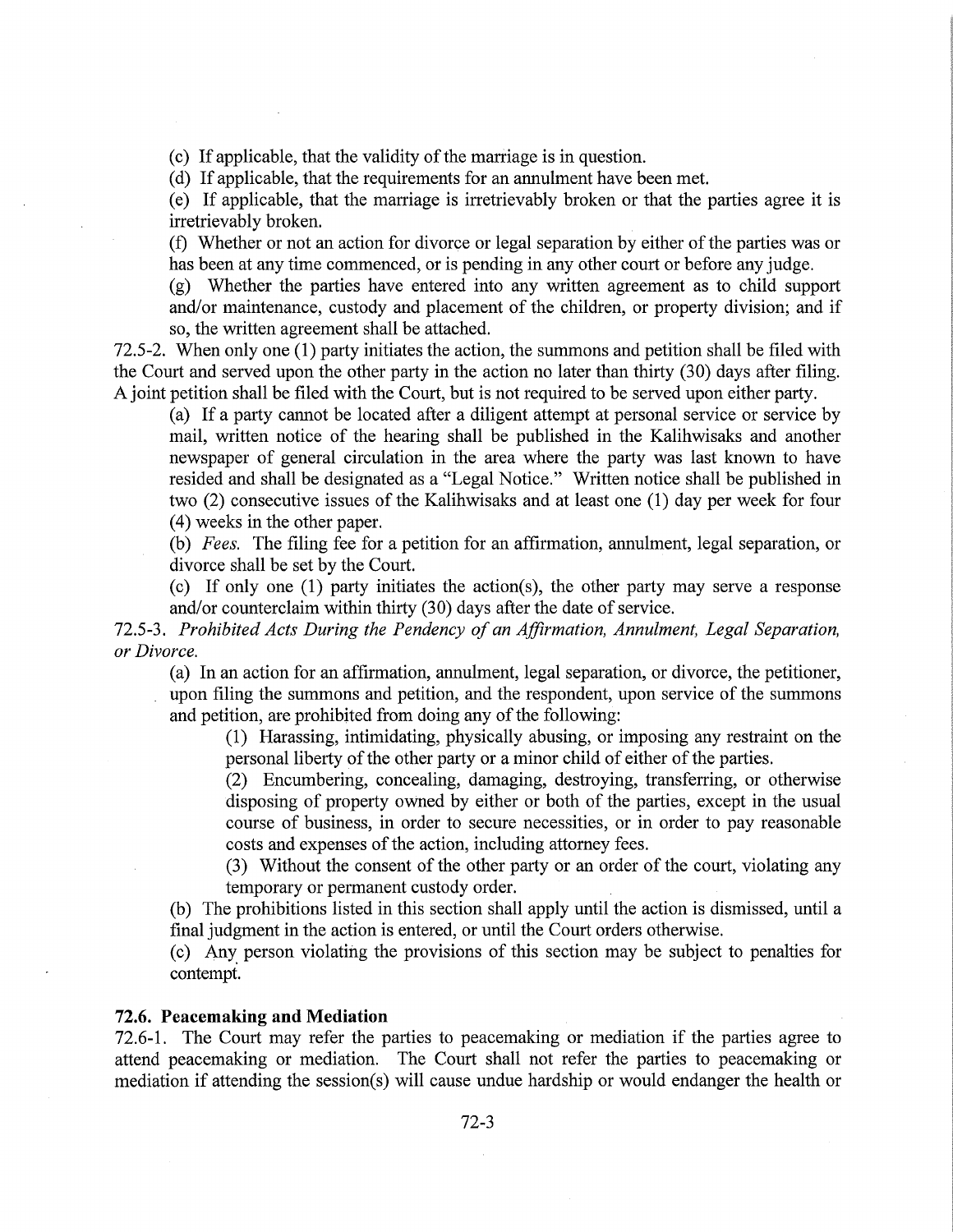safety of a party. The Court shall consider evidence of domestic abuse when determining if peacemaking or mediation would endanger the health or safety of a party. When the parties attend peacemaking or mediation based on a referral from the Court, the Court shall be responsible for the costs of the peacemaking or mediation.

72.6-2. *Peacemaking.* If the parties agree to attend peacemaking, peacemaking shall be provided to the parties by peacemakers recognized by the Cultural Heritage Department of the Tribe or the Court. The parties shall determine what type of peacemaking they will attend.

72.6-3. *Mediation.* If the parties agree to attend mediation, mediation shall be provided to the parties by any person or public or private entity contracted to conduct mediation. Every mediator shall have not less than twenty-five (25) hours of mediation training or not less than three (3) years of experience in dispute resolution. Every mediator shall have training on domestic violence and the effects of domestic violence on victims and on children.

(a) Private Mediator. The parties may, at their own expense, receive mediation services from a mediator other than the mediator they are referred to by the Court. Parties who receive services from a private mediator shall be responsible for the cost and shall sign and file with the clerk a written notice stating the mediator's name and the date of the first meeting with the mediator.

(b) A mediator may:

- (1) include the counsel of any party in the mediation.
- (2) suspend mediation when necessary.
- (3) terminate mediation if a party does not cooperate or if mediation is not appropriate.

72.6-4. *Agreement.* Any agreement that resolves issues of divorce, annulment, or legal separation, including maintenance or property division, between the parties and that is reached as a result of peacemaking or mediation shall be prepared in writing, reviewed by the attorney, if any, for each party and submitted to the Court to be included in the order as a stipulation. The peacemaker or mediator shall certify that the written agreement accurately reflects the agreement made between the parties.

72.6-5. If, after peacemaking or mediation, the parties do not reach an agreement on all the issues surrounding the divorce, annulment, or legal separation, the parties, the peacemaker, or the mediator shall so notify the Court. The parties may return to peacemaking or mediation at any time before any final hearing on the divorce, annulment, or legal separation is held.

# **72.7. Affirmation and Annulment**

72.7-1. *Action to Affirm a Marriage.* The judgment in an action to affirm a marriage shall declare whether the marriage is valid, and is conclusive upon all persons concerned.

72.7-2. *Action to Annul a Marriage.* The Court may annul a marriage if any one (1) of the following circumstances exist:

(a) either party was less than eighteen (18) years old at the time of the marriage without a written notarized consent from the party's parent or guardian, or either party was under the age of sixteen (16) at the time of the marriage. The under-aged party or a parent or guardian may file a petition for an annulment at any time prior to the party reaching the age of eighteen (18), but a parent or guardian who wishes to file a petition for an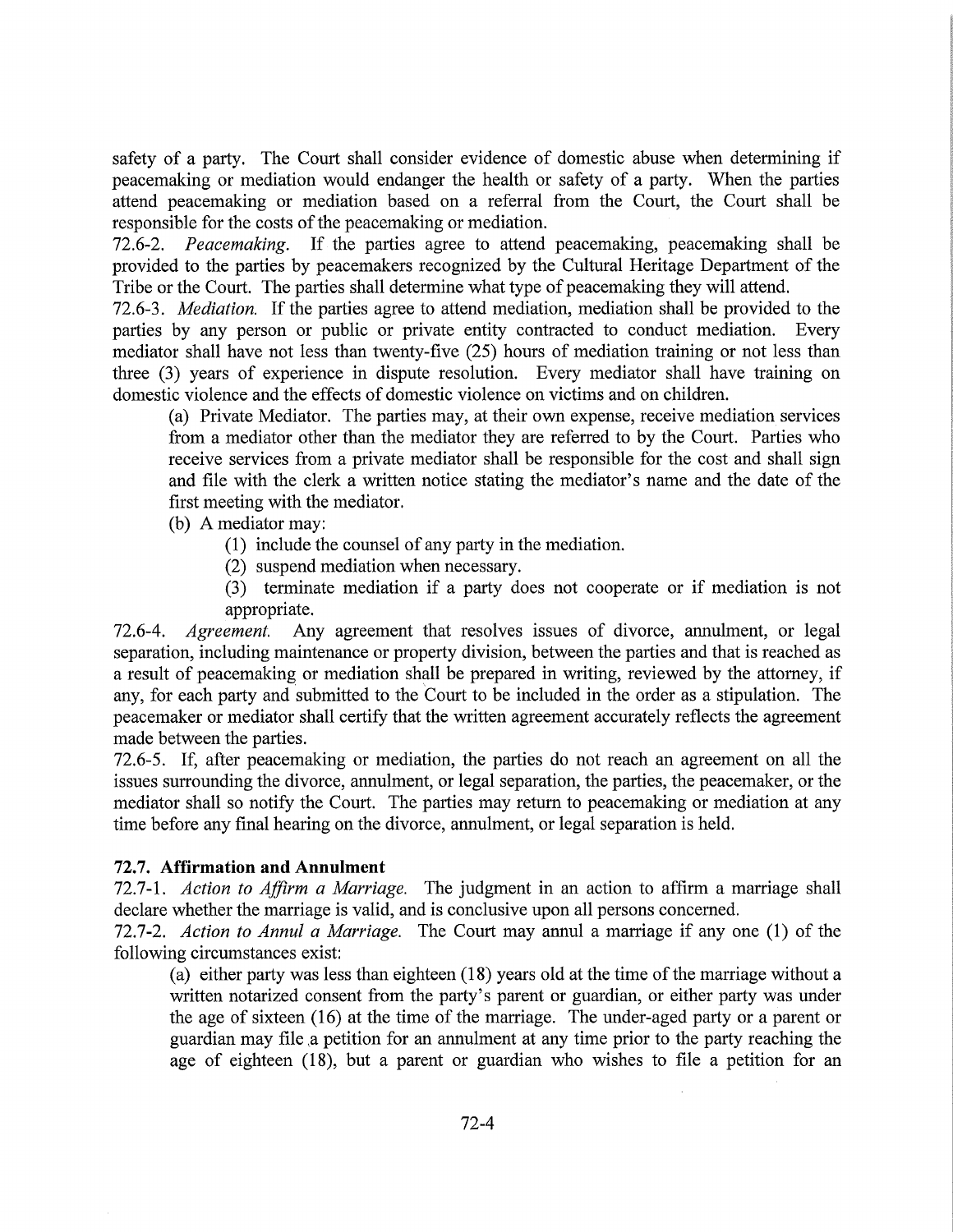annulment shall file the petition within one (1) year of obtaining knowledge of the marriage.

(b) at the time of the marriage, either party lacked the capacity to consent to the marriage because of age, mental incapacity, or the influence of drugs or alcohol, or was forced into the marriage or entered into the marriage by fraud or duress. Either party, or the legal representative of a party lacking the capacity to consent, may file a petition for an annulment no later than one (1) year after the petitioner obtained knowledge of the described condition.

(c) the marriage is between relatives who are:

(a) first cousins and at least one (1) of them is younger than fifty-five (55); or

(b) of a closer biological kinship than first cousins. Either party may file a petition for an annulment no later than ten  $(10)$  years after the marriage.

(d) one (1) or both of the parties was already married to another at the time of the marriage. Either party may file a petition for an annulment no later than ten  $(10)$  years after the second marriage ceremony is performed, unless a party's first spouse is still living, in which case an annulment is prohibited. If a person who is already married gets married again, and lives with his or her second spouse as husband and wife, and the marriage was entered into by one of the parties in good faith, or with the belief that the former spouse was dead, or that the former marriage had been annulled or dissolved by divorce, the parties shall be held to have been legally married from and after the end of the former marriage, if they continue to live together as husband and wife in good faith on the part of one of them after the former marriage is ended.

(e) one (1) or both of the parties is physically unable or unwilling to consummate the marriage. Either party may file a petition no later than one (1) year after the petitioner obtained knowledge of the incapacity.

## **72.8. Legal Separation and Divorce**

72.8-1. *Legal Separation.* When a party requests a legal separation rather than a divorce, the Court shall grant a judgment of legal separation unless the other party requests a divorce, in which case the Court may grant a divorce, if appropriate. A legal separation shall remain in effect indefinitely, unless one (1) of the following occurs:

(a) Within one (1) year after a legal separation is granted, both parties request to convert the legal separation into a divorce or both parties request the legal separation be revoked and the Court agrees.

(b) After a legal separation has been in place for over one (1) year:

(1) either party requests that a divorce be granted with or without the other party agreeing to a divorce, and the Court grants the divorce.

(2) both parties request the legal separation be revoked and the Court agrees.

72.8-2. *Divorce.* 

(a) A party may file petitions for both a legal separation and a divorce, in which case the Court may grant the parties a judgment of legal separation, which shall remain in effect until a divorce is granted or both parties request the legal separation be revoked and the Court agrees.

(b) The Court shall grant a divorce if: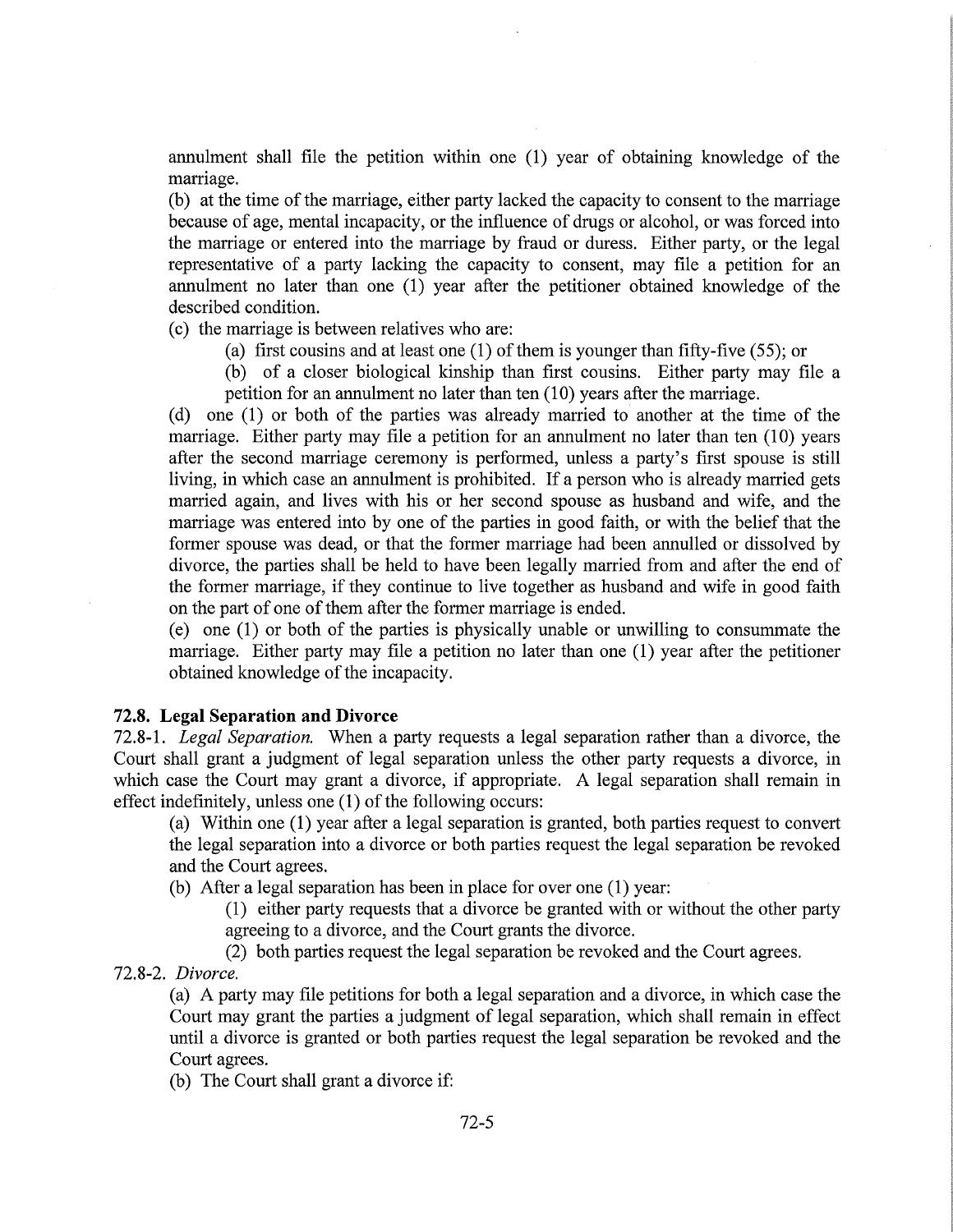(1) the waiting period of one hundred twenty (120) days after the filing of the petition has occurred; and,

(2) the Court finds that the marriage is irretrievably broken under 72.8-3; and,

(3) the Court has made provisions as required or necessary under 72.8-4.

72.8-3. *Irretrievable Breakdown.* 

(a) If both of the parties by petition, or otherwise, have stated under oath or affirmation that the marriage is irretrievably broken, or if the parties have voluntarily lived apart continuously for twelve (12) months or more immediately prior to commencement of the divorce action and one (1) party has so stated, the Court, after a hearing, shall find that the marriage is irretrievably broken.

(b) If the parties have not voluntarily lived apart for at least twelve (12) months immediately prior to commencement of the action and if only one (1) party has stated under oath or affirmation that the marriage is irretrievably broken, the Court shall consider all relevant factors, including the circumstances that gave rise to filing the petition and the prospect of reconciliation.

(1) If the Court finds no reasonable prospect of reconciliation, it shall make a finding that the marriage is irretrievably broken; or

(2) If the Court finds that there is a reasonable prospect of reconciliation, it shall continue the matter for further hearing, not fewer than thirty (30) nor more than sixty (60) days later, and may suggest to the parties that they seek counseling. The Court, at the request of either party, may order counseling. At the adjourned hearing, if either party states under oath or affirmation that the marriage is irretrievably broken, the Court shall make a finding that the marriage is irretrievably broken.

72.8-4. If the Court has jurisdiction over the parties to issue orders for the custody and placement of any children, child support, property division, and/or maintenance, the following shall apply:

(a) After an action for an annulment, legal separation, or divorce is initiated, and unless a stipulated agreement has been approved, the Court shall make any necessary temporary order concerning custody and placement of any children, child support, property division, and maintenance.

(b) Final orders concerning custody and placement of any children, child support, maintenance, and property division shall be made at the time the annulment, legal separation or divorce is granted. The Court may also order one (1) or more of the following:

(1) the restraint of either spouse from, in any manner, interfering with the other or the children;

(2) the restraint and enjoining of either spouse or both from disposing of their individually or jointly owned property, except as approved by the Court; and

(3) the restoration of a former legal surname, if requested.

72.8-5. *Full Faith and Credit.* Full faith and credit shall be given to a properly issued ruling, document and/or judgment in any affirmation, annulment, legal separation, or divorce action from a court of competent jurisdiction. However, any part of a judgment that violates Oneida law shall not be enforced.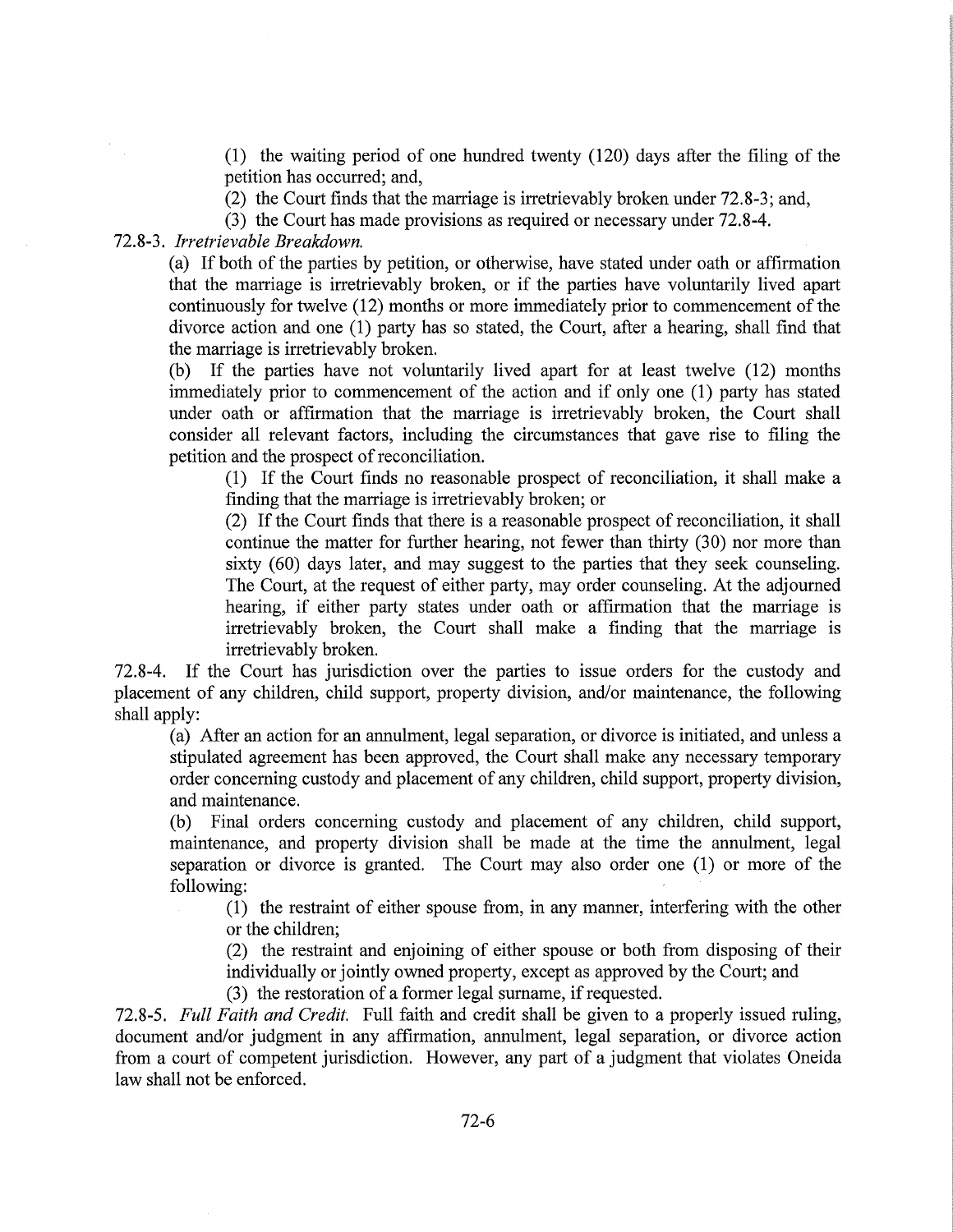## **72.9. Property Division and Maintenance**

72.9-1. The Court may issue a property division and/or maintenance order to the extent that the Court has jurisdiction over the parties to issue the order.

72.9-2. In an order for property division and/or maintenance, the Court, in addition to any other requirements under this law, shall consider the following:

(a) the length of the marriage.

(b) the age and physical and emotional health of the parties.

(c) the earning capacity of the parties, including educational background, training, employment skills, work experience, length of absence from the job market, custodial responsibilities for children, and the time and expense necessary to acquire sufficient education or training to enable a party to find appropriate employment.

(d) the feasibility that the parties can become self-supporting as a standard of living reasonably comparable to that enjoyed during the marriage, and, if so, the length of time necessary to achieve this goal.

(e) the tax consequences to each party.

(f) any written agreement made by the parties before or during the marriage, such as a pre or post nuptial agreement, concerning any arrangement for the financial support of a party or property distribution. These agreements shall be binding on the Court, except where the terms of the agreement are inequitable as to either party. The Court shall presume any such agreement to be equitable as to both parties. The Court may consider the following factors when determining whether an agreement is equitable:

(1) The agreement is in writing and signed by both spouses.

(2) Each spouse disclosed his or her assets and obligations or each spouse declares knowledge of the other spouse's assets and obligations.

(3) The agreement was not unconscionable when made.

(4) The agreement does not alter any child support obligation.

(5) Both spouses entered into the agreement voluntarily.

( 6) The agreement does not result in a spouse having less than necessary and adequate support.

(7) whether the agreement violates or conflicts with any applicable Tribal law or policy or Federal law, in particular relating to the use, possession, transfer or disposition of individual or Tribal trust land.

(g) the contribution by one (1) party to the education, training, or increased earning power of the other.

(h) any other factors as the Court may in each individual case determine to be relevant.

72.9-3. *Property Division.* 

(a) Except as otherwise provided for in this law, any property acquired by either party prior to the marriage shall remain the sole property of that party and is not subject to a property division under this law if:

(1) the party has kept the property separate from marital property and has records that prove it belongs solely to that party; or

(2) the party has not kept the property separate from marital property but has records to prove what portion of the mixed property is the sole property of the party.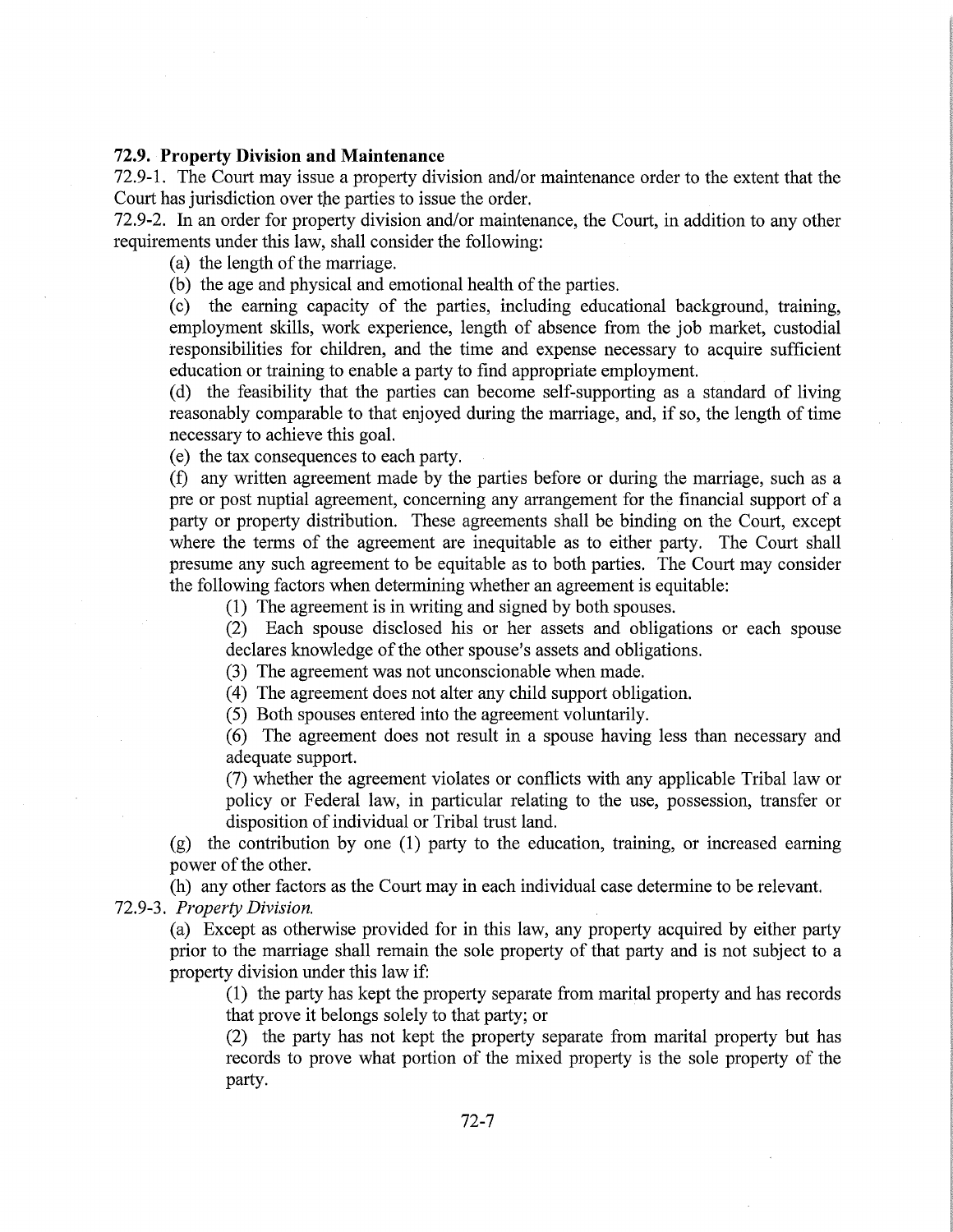(b) The Court may order the property division between the parties or recovery and delivery to each of the parties any of their personal property in the possession or control of the other. Any property acquired by either party prior to or during the course of the marriage in any of the following ways shall remain the property of that party, is not considered marital property and shall not be subject to a property division under this law:

(1) as a gift from a person other than the other party.

(2) by reason of the death of another, including, but not limited to life insurance proceeds, payments made under a deferred employment benefit plan, or an individual retirement account; property acquired by right of survivorship, trust distribution, personal injury settlement, bequest or inheritance; or a payable on death or transfer on death arrangement.

(3) with funds acquired in a manner under paragraphs (1) or (2).

(4) as a per capita payment from an Indian government or an Individual Indian Money (liM) payment.

(c) An Indian's individual trust land or land assignment shall not be considered marital property and is not subject to property division.

(d) The Court shall presume that all property not described in (a), (b), or (c), shall be equally divided between the parties. This includes any applicable personal property, whether it is located on fee or trust land. The Court may alter this distribution without regard to marital misconduct after considering the factors in 72.9-2 and:

(1) the property brought to the marriage by each party, excluding the value of any Tribal fee or trust land, individual trust land or land assignments.

(2) whether one (1) party has substantial assets, excluding the value of any Tribal fee or trust land, individual trust land or land assignments, not subject to division by the Court.

(3) the contribution of each party to the marriage, giving appropriate economic value to each party's contribution in homemaking and child care services.

(4) the desirability of awarding the family home or the right to live therein for a reasonable period to the party having physical placement of the minor children for the greater period of time.

(e) The Court may even the distribution of marital property by requiring one party compensate the other. This may include compensating a party for his or her share of marital property that has gone into the other party's individual trust land or land assignment.

(f) Each spouse has a one-half  $(\frac{1}{2})$  interest in all debts incurred during the marriage for the purchase of marital property or for the support of either or both spouses and/or their children.

(1) A debt incurred by a spouse that is attributable to an obligation arising before the marriage or to an act or omission occurring before the marriage may be satisfied only from property of that spouse that is not marital property and from that spouse's interest in marital property.

(2) A debt incurred by a spouse during marriage, resulting from a tort committed by the spouse during marriage, may be satisfied only from property of that spouse that is not marital property and from that spouse's interest in marital property.